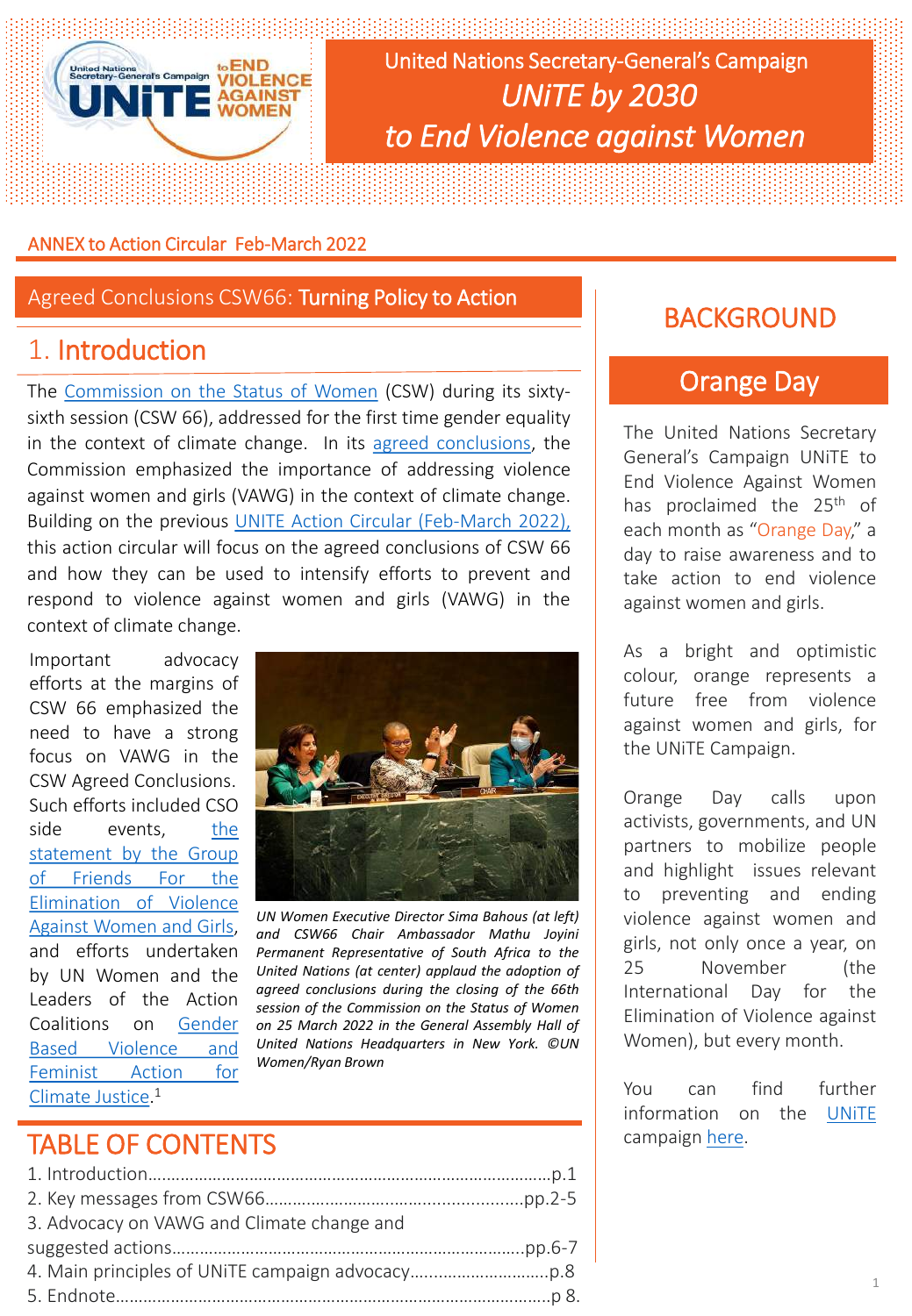

### 2. Key messages from CSW66

Below is a summary of the key messages and actions most relevant for EVAW advocacy from the agreed [conclusions](https://www.undocs.org/Home/Mobile?FinalSymbol=E%2FCN.6%2F2022%2FL.7&Language=E&DeviceType=Desktop&LangRequested=False) of the Commission on the Status of Women in its 66th session.

- Climate change, environmental degradation and disasters have acute impacts on women and girls who are disproportionately affected by the loss of livelihoods during and in the aftermath of disasters, especially in developing countries and small island developing states (Para 22).
- Gender equality, women's empowerment and the full, equal, meaningful and effective participation of women in decision-making in the context of climate change, is essential for achieving sustainable development and ending poverty (Para 4).
- Multiple and intersecting forms of discrimination and marginalization, including structural inequalities, racism, unequal power relations between men and women, negative social norms, gender stereotypes and genderbased violence (GBV) impede such participation and decision-making in public life (Para 19, 23).



*Gladys Acosta Vargas, Chairperson of the Committee on the Elimination of Discrimination against Women addresses the opening session of the Commission on the Status of Women ©UN Women/Ryan Brown*

- Displacement as a result of climate change increases the risk of all forms of violence against women and girls (VAWG) and creates a number of challenges for women and girls including separation from support networks, homelessness, limiting access to essential services, education, employment and psychosocial support. (Para 26).
- The economic and social fallout of COVID-19 has compounded the impact of climate change and intensified all forms of VAWG and harmful practices such as child marriage and FGM (Para 28).



- The impacts of climate change, environmental degradation and disasters on women and girls in conflict-affected and post-conflict settings and the heightened risks of VAWG, need to be addressed, including through preventative and survivor-centered approaches (Para. 43).
- The lack of disaggregated data and gender statistics on climate change, environmental degradation and gender statistics, limits the capacity of policymakers to identify gender differences in vulnerability and adaptive capacity, as well as to develop and adopt evidence-based policies and programmes at all levels (Para. 56)
- Despite their significant contributions to climate change mitigation and adaptation and policies and programmes, marginalized groups of women including indigenous women, women with disabilities, migrant women amongst others, face additional forms of discrimination and challenges that must be addressed (Para 58, 59 and 60).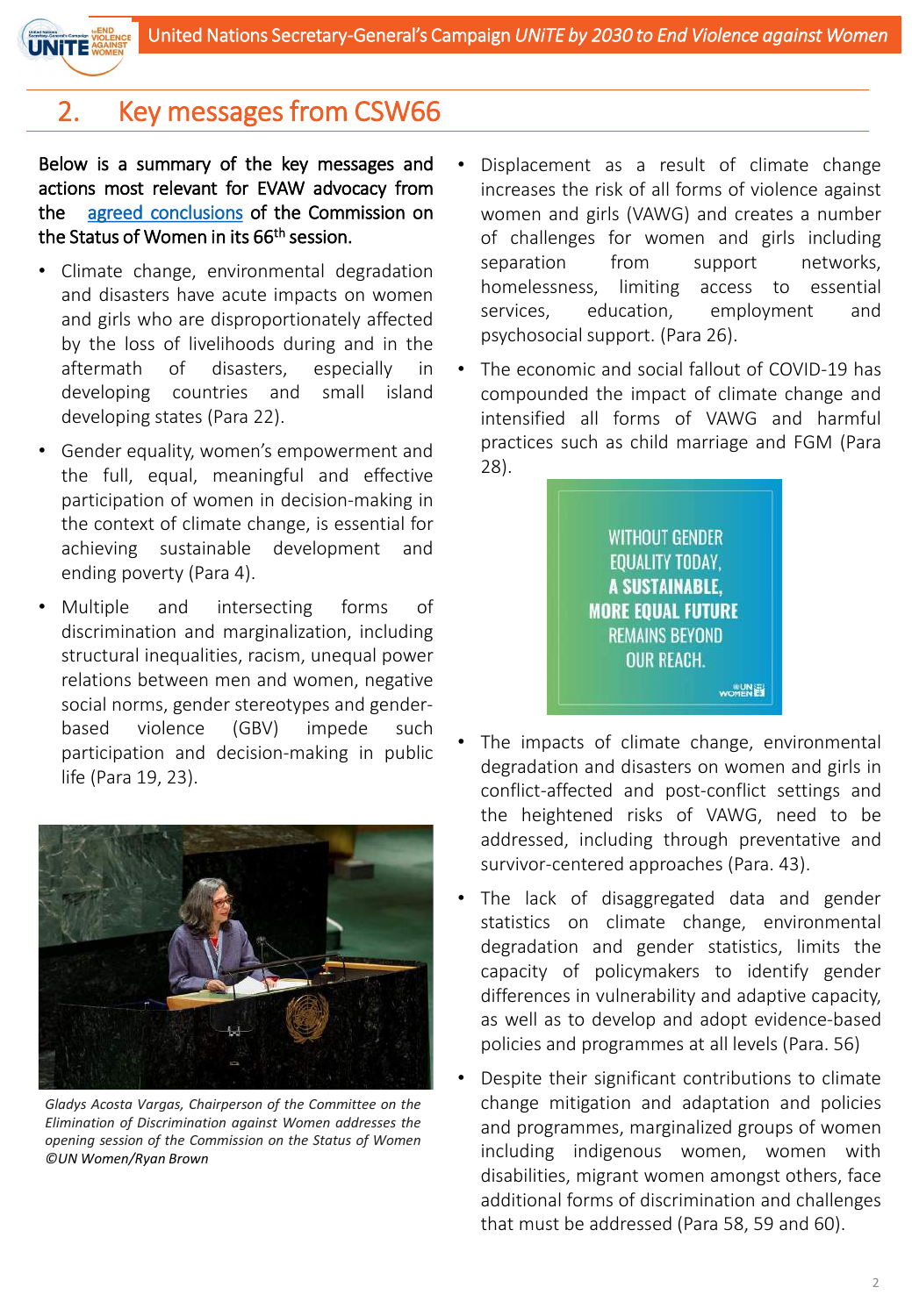

### 2. Key messages from CSW66 continued

The Commission urged governments at all levels, entities of the UN system and international and regional organizations, civil society, women's organizations and youth-led organizations, private sector and national human rights institutions to take the following actions, including in addressing violence against women and girls:

#### Strengthen normative, legal and regulatory frameworks

- Implement existing commitments and obligations for achieving gender equality and the empowerment of women and girls (GEWE) including in the context of climate change, environmental and disaster risk reduction policies and programmes (Para 62.a).
- Fulfil existing obligations on gender equality in climate change and related frameworks including under the Rio conventions, the Paris Agreement, the Glasgow Climate Pact and the Sendai Framework for Disaster Risk Reduction 2015-2030, taking into account their gender action plans and calling for the creations of such plans where there are none (Para 62c).
- Support the full, equal, effective, and meaningful participation and leadership of women and girls in climate change, environmental and disaster risk reduction policies and programmes by stepping up multi-stakeholder efforts to combat racism and related intolerance, stigmatization, negative stereotyping, and violence (Para 62g).

#### Integrating gender perspectives into climate change, environmental and disaster risk reduction policies and programmes

Integrate gender perspectives into policies on climate change mitigation, adaptation and resilience, disaster risk reduction and environmental degradation (Para 62 i)



*United Nations Secretary-General António Guterres addresses the opening session of the Commission on the Status of Women. ©UN Women/Ryan Brown*

- Promote awareness of the disproportionate effects of climate change on women and girls, particularly those facing violence, discrimination and displacement, harmful practices, and insecurity of land tenure, income and food and ensure that policies and programmes reflect these impacts (Para.62. j)
- Strengthen coordination and gender mainstreaming across sectors and all levels of government to formulate, implement and evaluate climate change, environmental degradation and disaster risk reduction policies and programmes
- Ensure the full, equal and effective participation and leadership of women including young women at all levels of relevant climate change decision making bodies and processes, including through temporary special measures (Paras 62.0 and P)
- Promote gender responsive water, sanitation and hygiene (WASH) measures to reduce the time spent by women on collecting household water and fuel to prevent SGBV when women and girls access sanitation facilities outside of their homes. (Para.62. t).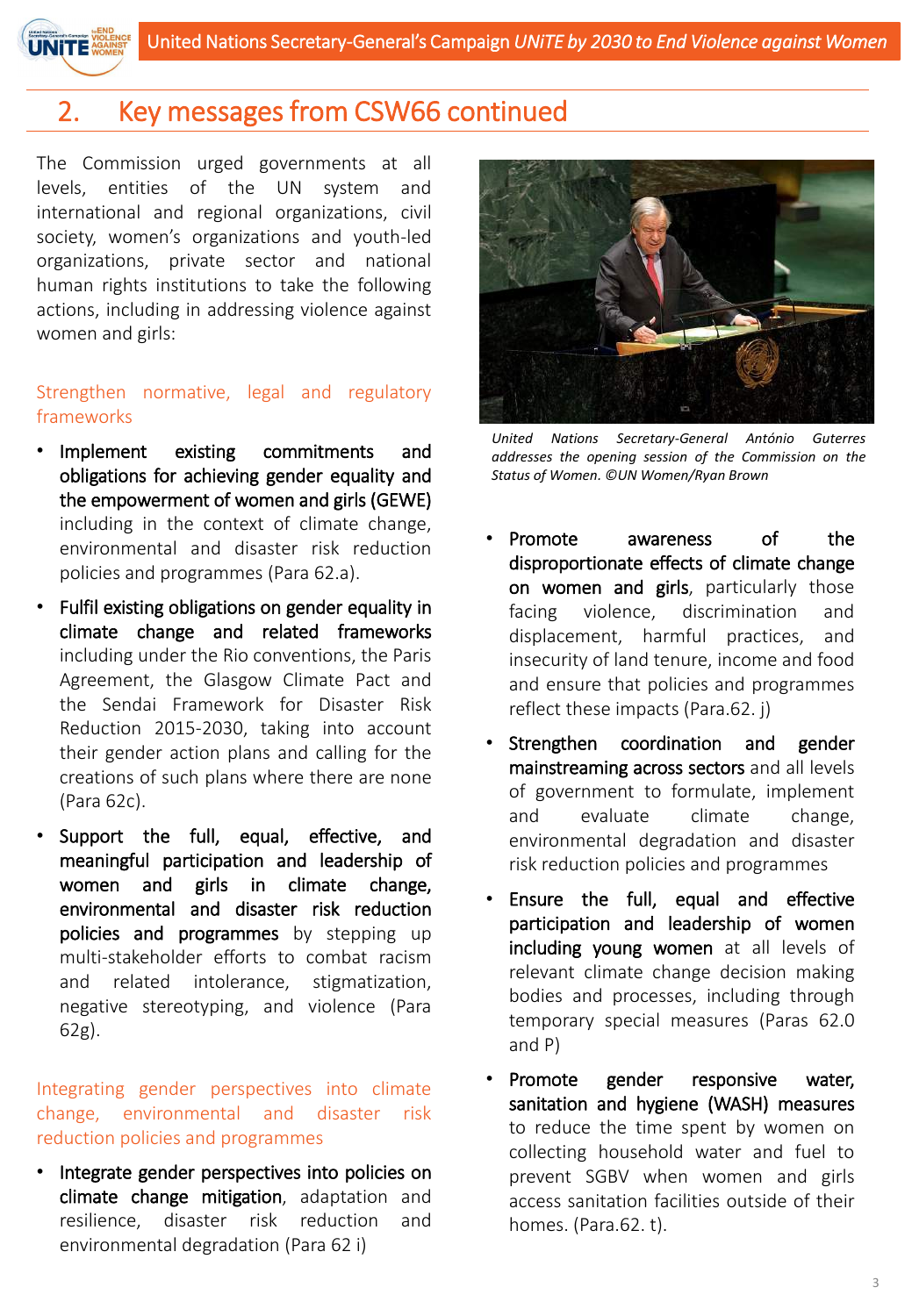

### 2. Key messages from CSW66 continued



#### Expanding gender-responsive finance

- Increase the gender-responsiveness of investment in climate change, environment and DRR policies and programmes by scaling up financial resources from all relevant sources. (Para.62. u).
- Provide adequate resources to national gender equality machineries and entities responsible for climate change to ensure a gender perspective is integrated into relevant policies, programmes and projects (Para 62.z)
- Increase public and private financing to feminist and women's civil society organizations, including young women led organizations for climate change, environmental and disaster risk reduction initiatives, including those that apply local and indigenous knowledge and solutions (Para. 62. aa).
	- Build and strengthen the resilience and adaptive capacities of women and girls in the context of climate change through financing the provision of sustainable infrastructure and public services, social protection, and decent work for women (Para. 62. bb).
- Promote and protect the rights of indigenous women and girls by addressing the multiple and intersecting forms of discrimination and barriers they face, including violence and higher rates of poverty (Para.62.dd).
- Eliminate, prevent and respond to all forms of VAWG, online and offline, including domestic violence, gender-related killings/ femicides, harmful practices, sexual exploitation and abuse, sexual harassment, as well as trafficking in persons and other forms of exploitation in public and privates spaces which are exacerbated in contexts of climate change, environmental degradation and disasters, through multisectoral and coordinated approaches to investigate, prosecute and punish the perpetrators of violence and end impunity (Para. 62. mm).
- Take measures to create a safe, enabling and violence-free working environment for women, especially front-line workers and those involved in disaster response and recovery, including by ratifying key international treaties which provide protection against GBV and SH (Para. 62. mm).
- Strengthen women's and girls' equal access to justice and essential services, including comprehensive social, health and legal services for victims and survivors; increase women's legal literacy and awareness of available legal remedies and dispute resolution mechanisms and strengthen the effectiveness, transparency and accountability of judicial and relevant institutions at all levels (Para. 62.nn).
- Address the root causes of VAWG, including by combating gender stereotypes and negative social norms and engaging all relevant stakeholders including men and boys, media, religious and community leaders and educational institutions (Para. 62. oo).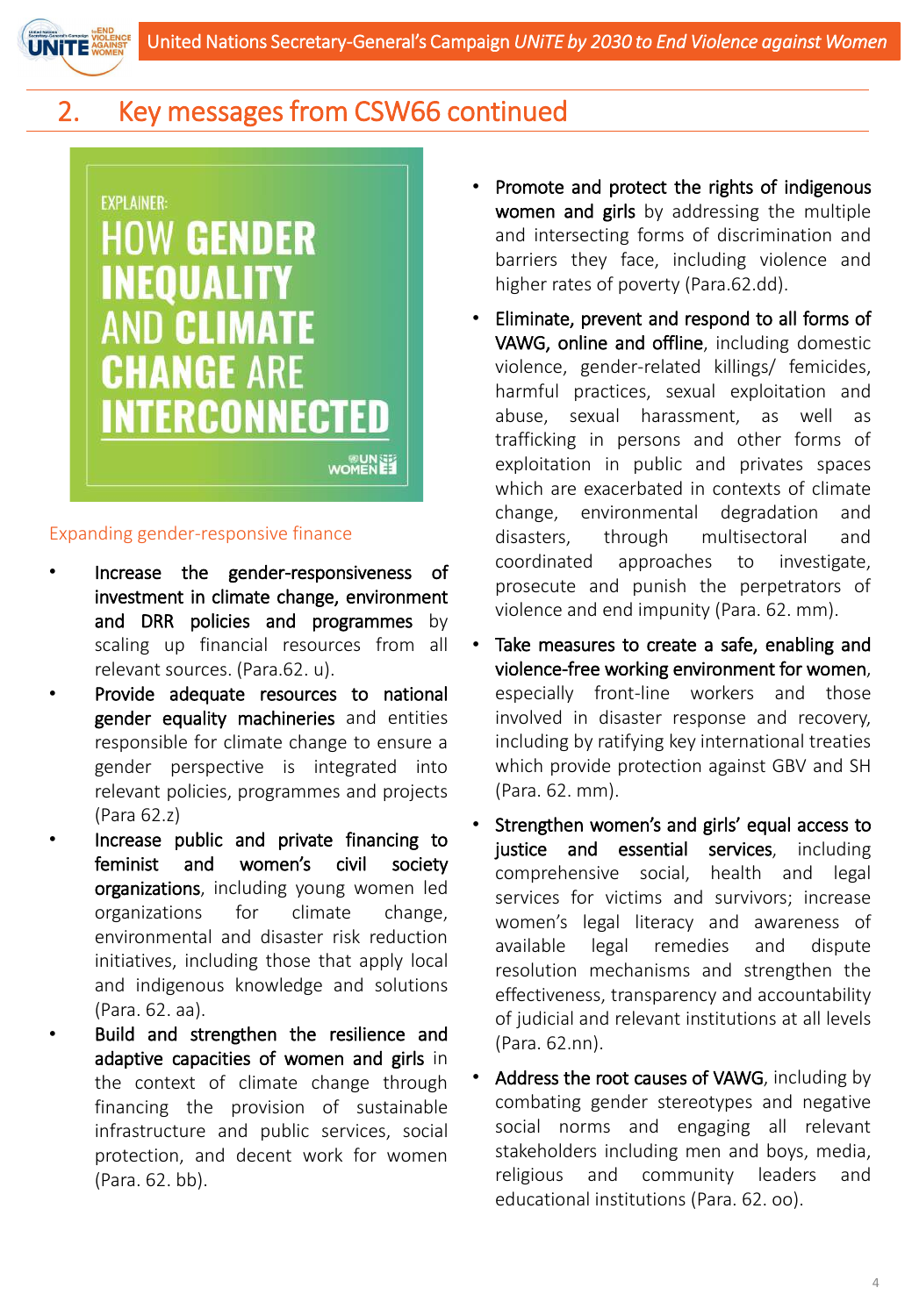

## 2. Key messages from CSW66 continued

• Support the important role of civil society actors in promoting and protecting the human rights and fundamental freedoms of all women; take steps to protect CSO's and women's human rights defenders (WHRD's), particularly environmental WHRD's; create a safe and enabling environment for the defense of human rights; prevent violations, abuses, threats, harassment, violence and reprisals against them; combat impunity and ensure that abuses are promptly and impartially investigated and that those responsible are held accountable (Para. 62.qq).

Enhancing gender statistics and data disaggregated by sex

- Strengthen capacity of national statistical offices to collect disaggregated data on climate change and disaster impacts, including by income, sex, age, race, ethnicity, migration status, disability, geographical location and other characteristics (Para 62. ss).
- Fund research to understand the impact of climate change on women and girls, including in relation to Child, Early and Forced Marriage, trafficking in persons, paid and unpaid care and domestic work, violence against women and girls and other areas to inform policies and programmes and to assess women's ability to cope with and adapt to climate change and disasters, particularly in developing countries (Para 62. tt).

#### Fostering a gender-responsive, just transition

• Protect and promote women's right to work across all sectors by eliminating occupational segregation and discriminatory social norms, gender stereotypes and violence and sexual harassment, supporting the transition from informal to formal work in all sectors, ensuring their equal pay for work of equal value, protecting them against discrimination and abuse and ensure their safety in the world of work (Para. 62.vv).

The Commission called upon UN Women to continue to play a central role in promoting gender equality, the empowerment of women and girls and in supporting governments and national gender equality mechanisms, in coordinating with UN system and in mobilizing civil society, the private sector and other relevant stakeholders towards the implementation of the Beijing Declaration and Platform for Action and the 2030 agenda , including in the context of climate change, environmental and DRR policies and programmes (Para 65).

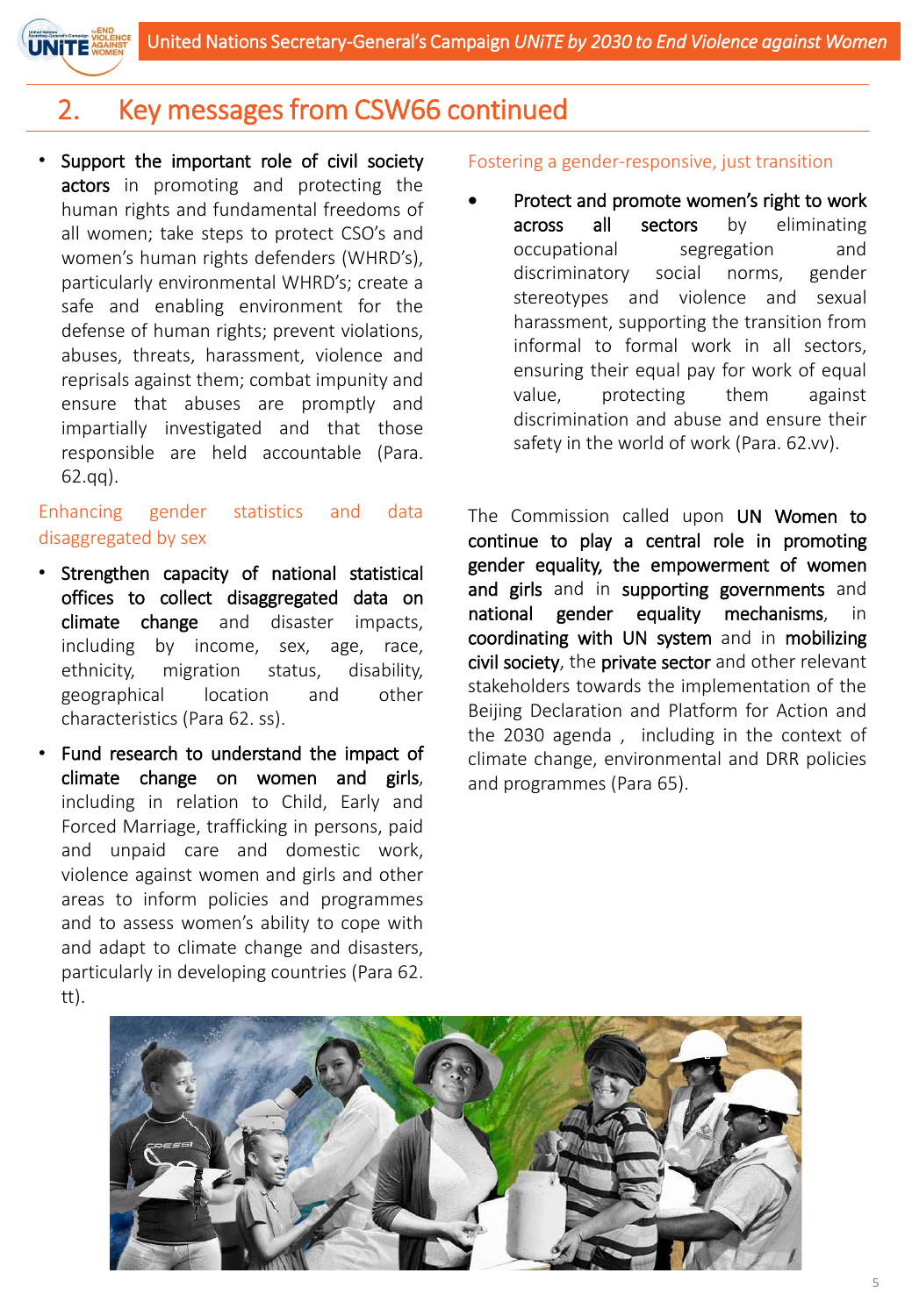

#### 3. Advocacy on VAWG and Climate Change and Suggested Actions

The CSW66 Agreed [Conclusions](https://www.unwomen.org/sites/default/files/2022-03/CSW66%20Agreed%20Conclusions_Advance%20unedited%20version_25%20March%202022.pdf), provides Governments, UN agencies, and civil society organizations a lens for gender-responsive policies and programmes on climate change adaptation and resilience. It recognizes the significant impacts of climate change on VAWG and makes important linkages and connections between climate change and work to end violence against women and girls (EVAWG). The strategic direction emerging from the five action areas outlined above calls for continued advocacy, for which some key advocacy priorities are suggested in the section below building on the [February-March](https://www.unwomen.org/sites/default/files/2022-02/UNiTE-campaign-action-circular-February-March-2022-en.pdf) 2022 action circular.



#### SUGGESTIONS FOR ADVOCACY AT THE REGIONAL AND NATIONAL LEVELS

- Coordinate a national or local dialogue to raise awareness of the intersections and impacts of climate change on VAWG in your particular context to catalyze cross-sectoral collaboration across the climate change and EVAW sectors and explore possible strategies and solutions.
- Cultivate partnerships between the EVAW, climate change and disaster risk reduction sectors to strengthen coordination and collaboration on policies and programmes that address the impact of climate change and environmental degradation on VAWG.
- Advocate for the inclusion of VAWG prevention and response in the gender action plans of the Rio Conventions and the Sendai Framework as well as into the national adaption plans, national biodiversity strategies and action plans as well as in national and local strategies for disaster risk reduction.
- Advocate for climate change to be addressed through national and local VAWG action plans, the Emergency Response Plans that the Secretary General has called upon member states to develop in Our [Common](https://www.un.org/en/content/common-agenda-report/) Agenda.
- Integrate the context of climate change into VAWG [programming](https://www.spotlightinitiative.org/) such as the EU-UN [Spotlight](https://www.unwomen.org/en/what-we-do/ending-violence-against-women/creating-safe-public-spaces) Initiative or Safe Cities and Safe Public Spaces for Women and Girls.
- Advocate for gender-responsive finance towards climate change strategies and comprehensive EVAW programming address the exacerbated risks of VAW due to climate change.
- Raise awareness of the key role of women's rights and civil society organizations, women environmental human rights defenders, young women leaders, women journalists and advocate for increased funding to support their advocacy, policy and programmatic work.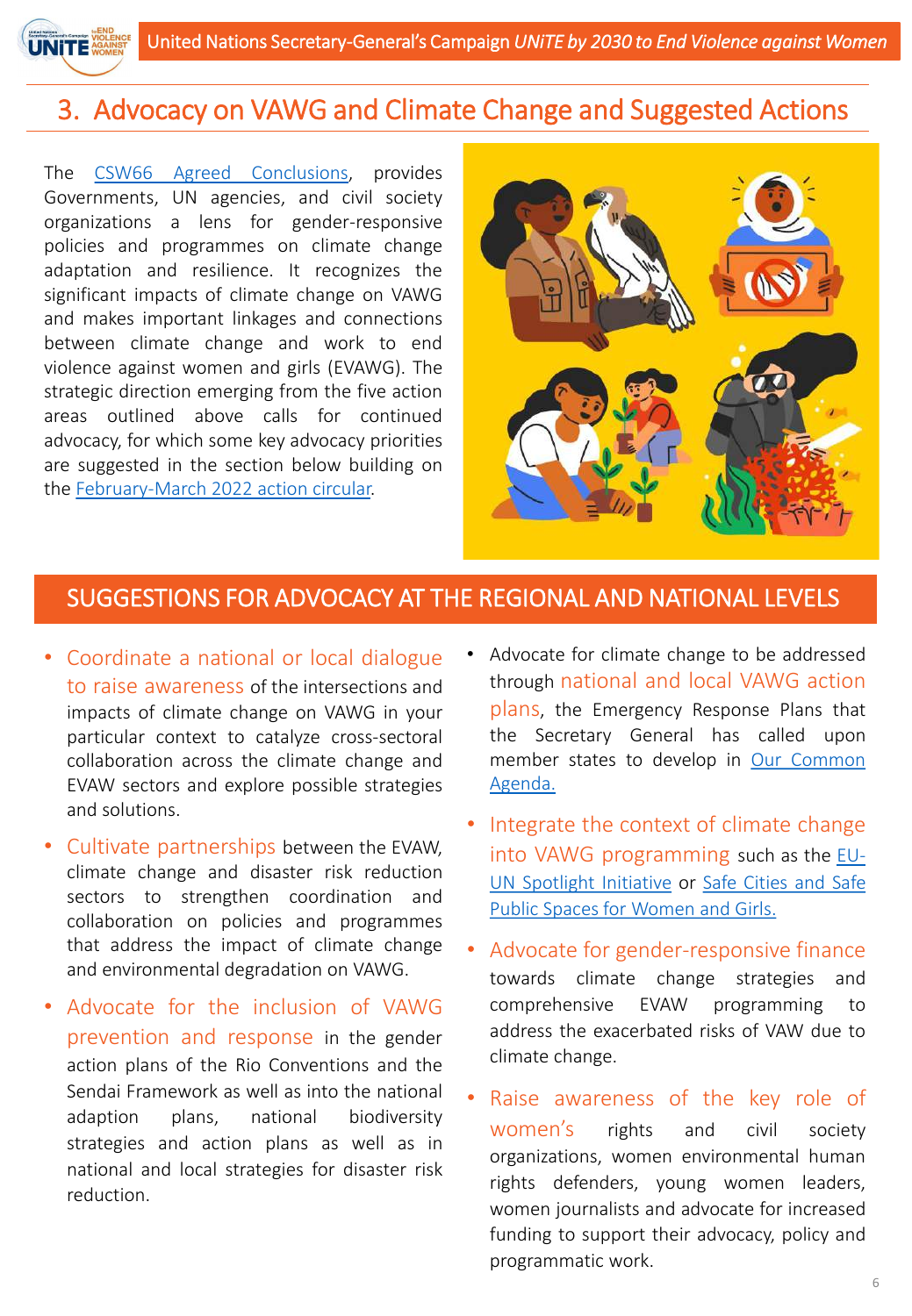

# 3. Advocacy on VAWG and Climate Change and Suggested Actions continued

- Call for urgent action to be taken to protect the rights of women's environmental human rights defenders and to strengthen mechanisms for preventing violence and abuse against them and improving access to justice and accountability to end impunity. The [Esperanza](https://esperanzaprotocol.net/wp-content/uploads/2021/12/AN-EFFECTIVE-RESPONSE-DIC-16.pdf?x97536&x58469) Protocol launched in December 2021, provides guidelines based on international human rights law, primarily to governments and justice officials, to promote an adequate response to threats against human rights defenders, and in particular, support the effective investigation, prosecution, and punishment of such threats.
- Establish partnerships with the National Statistics Office, Gender Equality Machineries, Academia, Civil Society Organizations in your country to ensure research is funded and sex-disaggregated data is collected to understand the impact of climate change and environmental degradation on violence against women and girls, as well as the risk factors, vulnerabilities and adaptive capacities of women and girls in both urban and rural settings.
- Advocate for temporary special measures, such as quotas for women including specialists in EVAWG to be represented and meaningfully and effectively participate as delegates to the UN Climate Change Conference 2022 ( [UNFCC](https://sdg.iisd.org/events/2021-un-climate-change-conference-unfccc-cop-27/) COP 27) and the UN Biodiversity Conference [\(COP](https://www.unep.org/events/conference/un-biodiversity-conference-cop-15) 15) and other decision-making fora at the regional and national levels.
- Engage Generation Equality Forum commitment makers in your country or region to inspire further action to deliver progress on the Gender-Based Violence Action Coalition and the Feminist Action for Climate Justice Action Coalition blueprints.